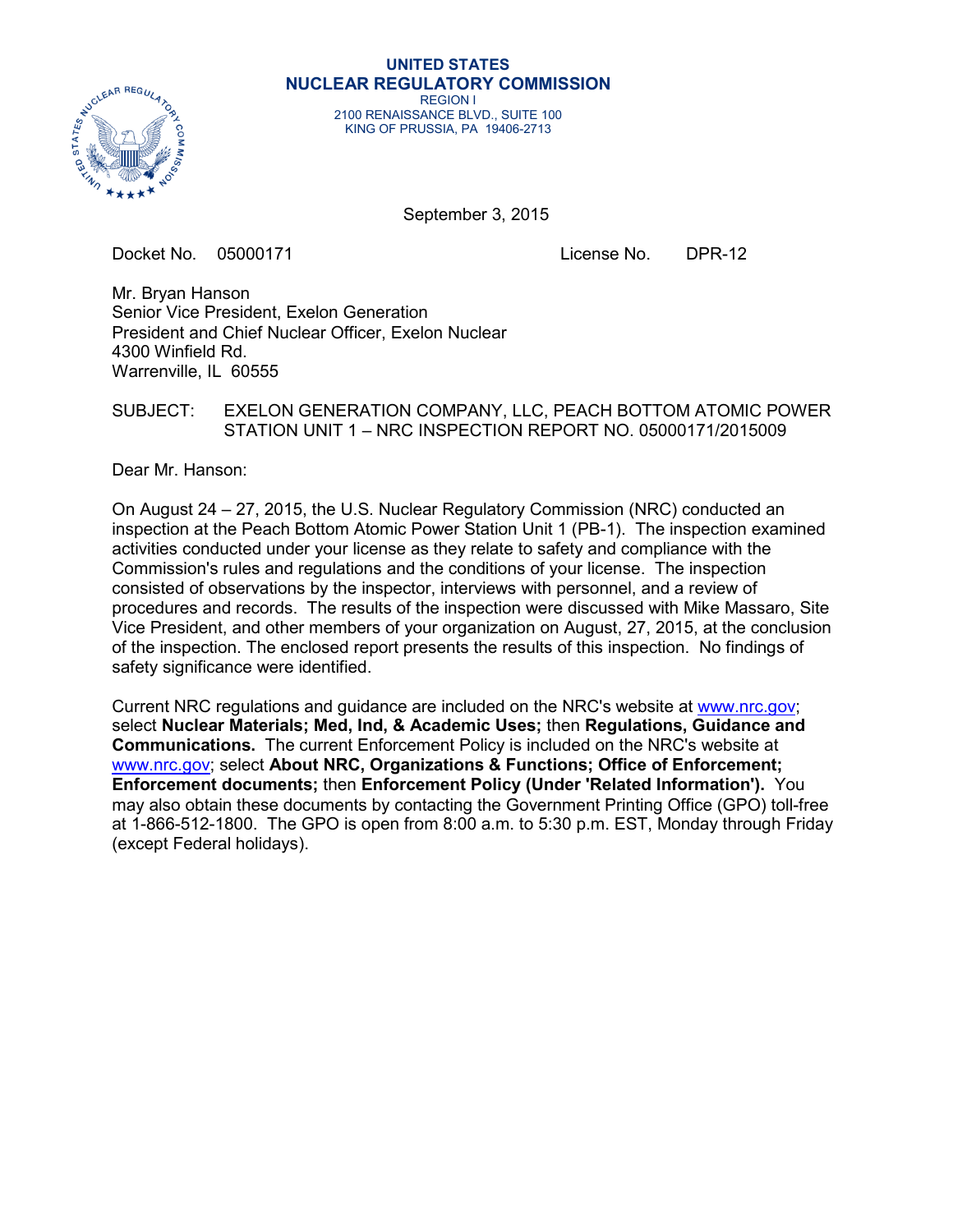B. Hanson 2

No reply to this letter is required. Please contact Mark Roberts (610-337-5094) if you have any questions regarding this matter.

Sincerely,

# */RA/*

Marc S. Ferdas, Chief Decommissioning and Technical Support Branch Division of Nuclear Materials Safety

Enclosure: Inspection Report No. 05000171/2015009

cc w/encl: Distribution via ListServ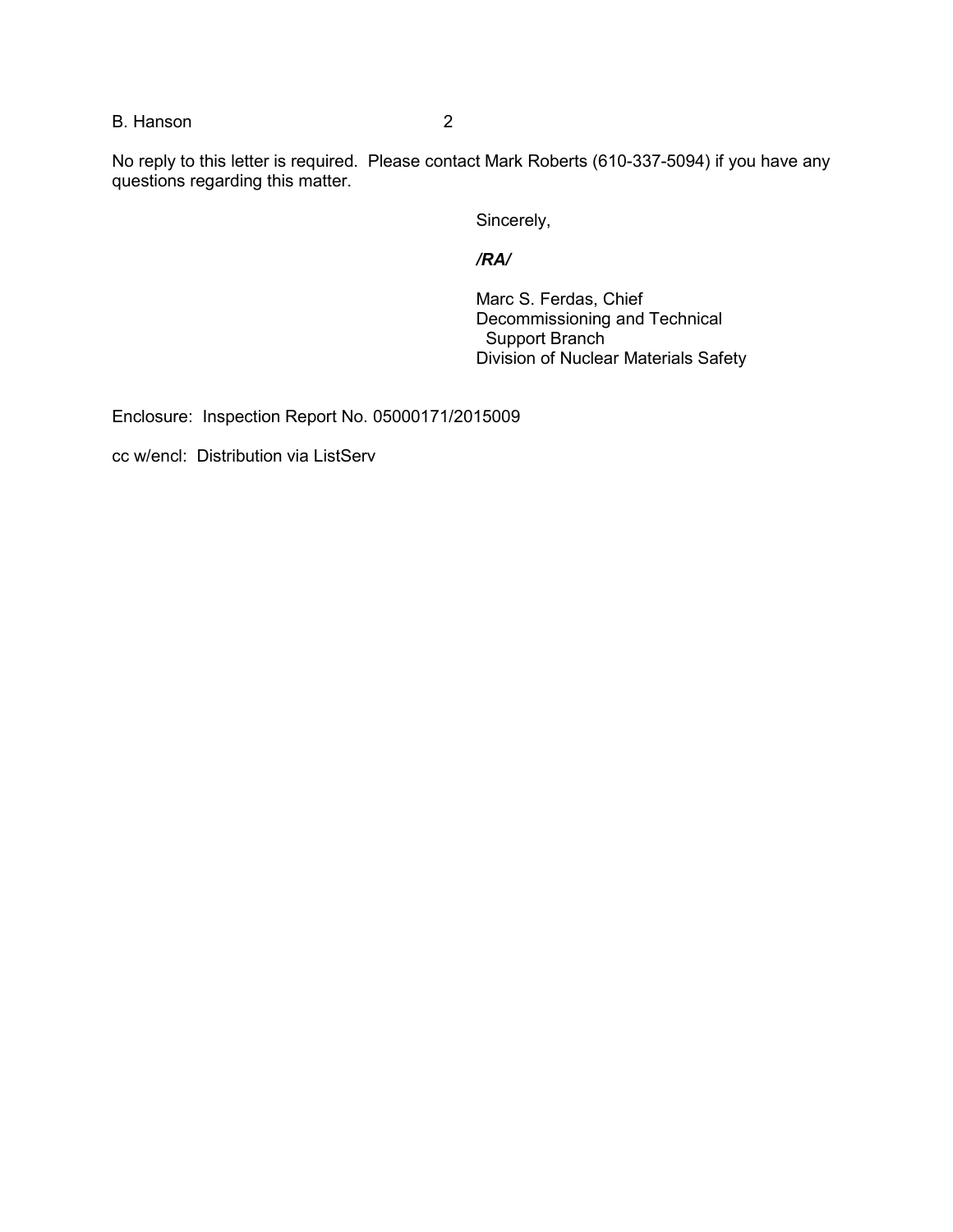B. Hanson 2

No reply to this letter is required. Please contact Mark Roberts (610-337-5094) if you have any questions regarding this matter.

Sincerely,

#### */RA/*

Marc S. Ferdas, Chief Decommissioning and Technical Support Branch Division of Nuclear Materials Safety

Enclosure: Inspection Report No. 05000171/2015009 cc w/encl: Distribution via ListServ Distribution w/encl: (via E-mail) D. Dorman, RA (R1ORAMAIL Resource) D. Lew, DRA (R1ORAMAIL Resource) M. Scott, DRP **(**R1DRPMAIL Resource**)** J. Colaccino, DRP (R1DRPMail Resource) R. Lorson, DRS (R1DRSMail Resource) J. Trapp, DRS (R1DRSMail Resource) F. Bower, DRP S. Barber, DRP A. Turilin, DRP B. Lin, DRP B. Reyes, DRP, SRI B. Smith, DRP, RI S. Schmitt, DRP, AA K. Morgan-Butler, RI, OEDO D. Collins, DNMS J. Nick, DNMS M. Ferdas, DNMS L. Kauffman, DNMS B. Watson, NMSS Z. Cruz, NMSS RidsNrrPMPeachBottom Resource RidsNrrDorlLpl1-2 Resource ROPreports Resource DOCUMENT NAME: G:\WordDocs\Current\Insp Letter\LDPR-12.2015009.docx

#### **SUNSI Review Complete:** MRoberts

**ML15246A019**

After declaring this document "An Official Agency Record" it **will** be released to the Public.

**To receive a copy of this document, indicate in the box:** "**C**" = Copy w/o attach/encl "**E**" = Copy w/ attach/encl "**N**" = No copy

| OFFICE             | DNMS/RI      | N | DNMS/RI    | N |  |  |
|--------------------|--------------|---|------------|---|--|--|
| <b>NAME</b>        | MRoberts/mcr |   | MFerdas/mf |   |  |  |
| <b>I</b> DATE<br>Ш | 9/1/2015     |   | 9/3/2015   |   |  |  |

OFFICIAL RECORD COPY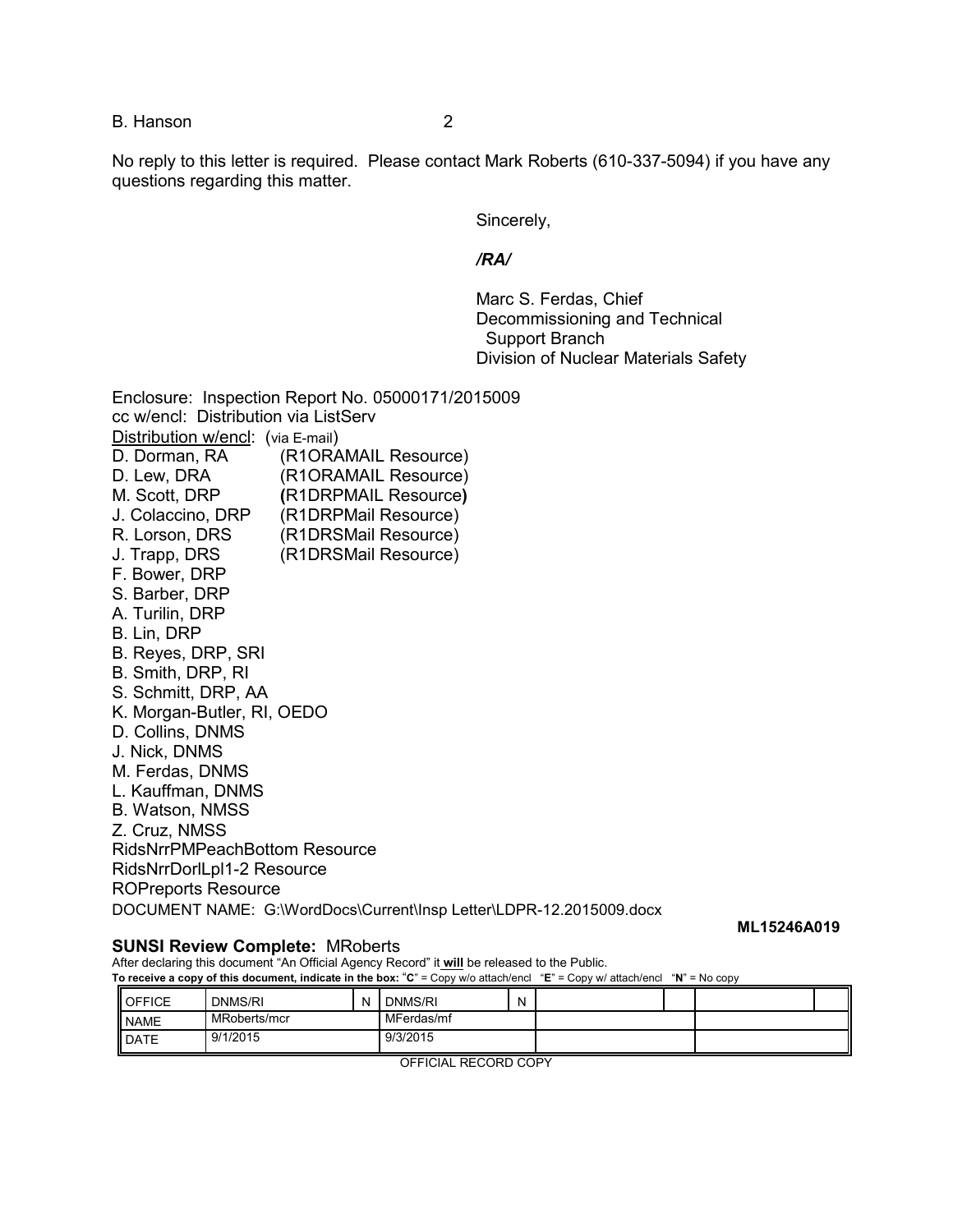# U.S. NUCLEAR REGULATORY COMMISSION REGION I

# INSPECTION REPORT

| Inspection No.           | 05000171/2015009                                                                                                                        |  |  |  |  |
|--------------------------|-----------------------------------------------------------------------------------------------------------------------------------------|--|--|--|--|
| Docket No.               | 05000171                                                                                                                                |  |  |  |  |
| License No.              | <b>DPR-12</b>                                                                                                                           |  |  |  |  |
| Licensee:                | Exelon Generation Company, LLC (Exelon)                                                                                                 |  |  |  |  |
| Facility:                | Peach Bottom Atomic Power Station Unit 1 (PB-1)                                                                                         |  |  |  |  |
| Address:                 | 1848 Lay Road<br>Delta, Pennsylvania 17314-9032                                                                                         |  |  |  |  |
| <b>Inspection Dates:</b> | August 24 - 27, 2015                                                                                                                    |  |  |  |  |
| Inspector:               | Mark C. Roberts<br><b>Senior Health Physicist</b><br>Decommissioning & Technical Support Branch<br>Division of Nuclear Materials Safety |  |  |  |  |
| Approved By:             | Marc S. Ferdas, Chief<br>Decommissioning & Technical Support Branch<br>Division of Nuclear Materials Safety                             |  |  |  |  |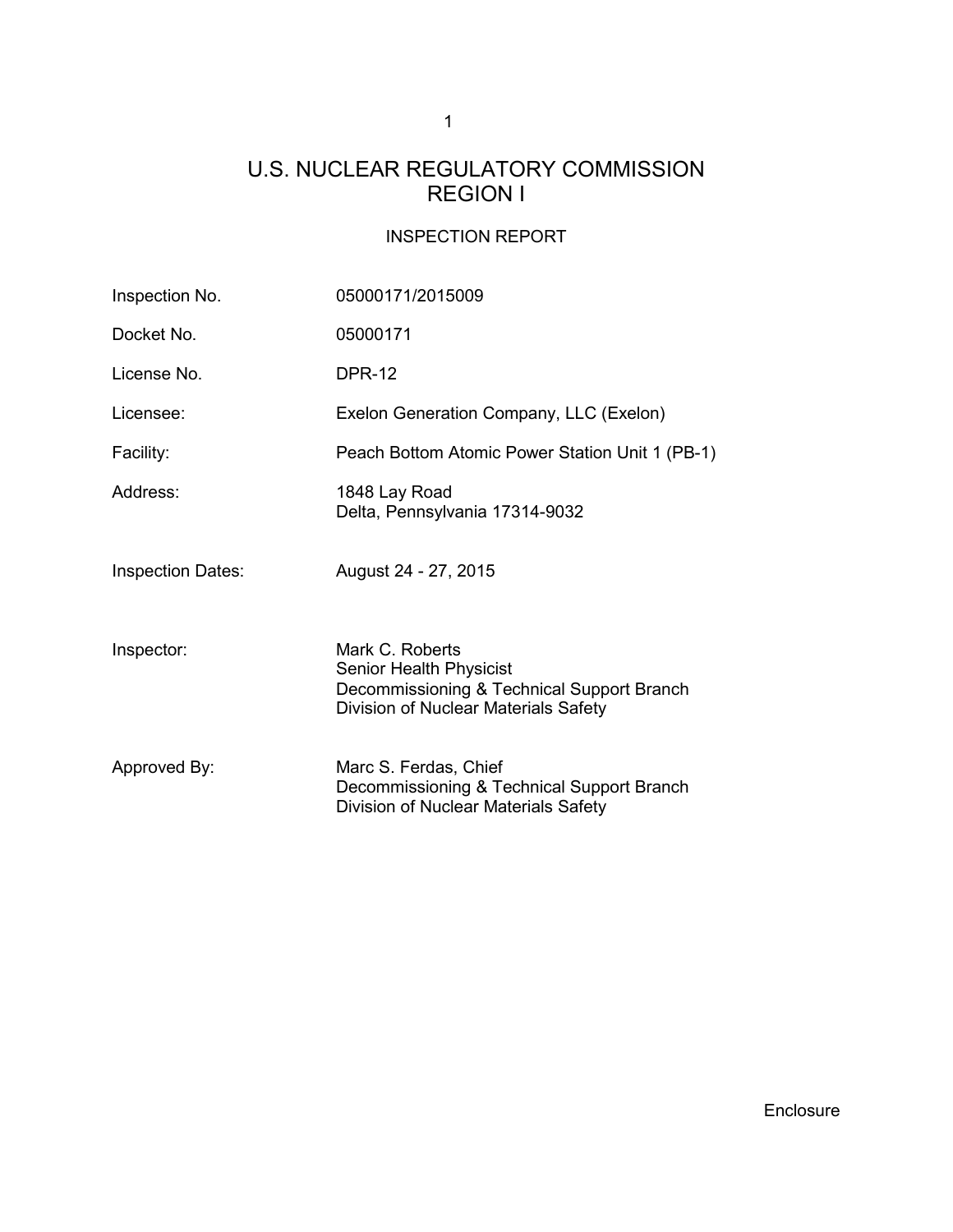#### **EXECUTIVE SUMMARY**

#### Exelon Generation Company, LLC Peach Bottom Atomic Power Station Unit 1 NRC Inspection Report No. 05000171/2015009

An announced safety inspection was conducted on August  $24 - 27$ , 2015, at PB-1. The inspector reviewed PB-1's activities related to the safe storage of radioactive material, including site operations, engineering, maintenance, plant support activities, management oversight, and corrective action program (CAP) implementation. The inspection consisted of observations by the inspector, interviews with Exelon personnel, a review of procedures and records, and plant walk-downs. There are currently no ongoing decommissioning activities being conducted at PB-1. The NRC's program for overseeing the safe operation of a shut-down nuclear power reactor is described in Inspection Manual Chapter (IMC) 2561, "Decommissioning Power Reactor Inspection Program." Based on the results of this inspection, no findings of safety significance were identified.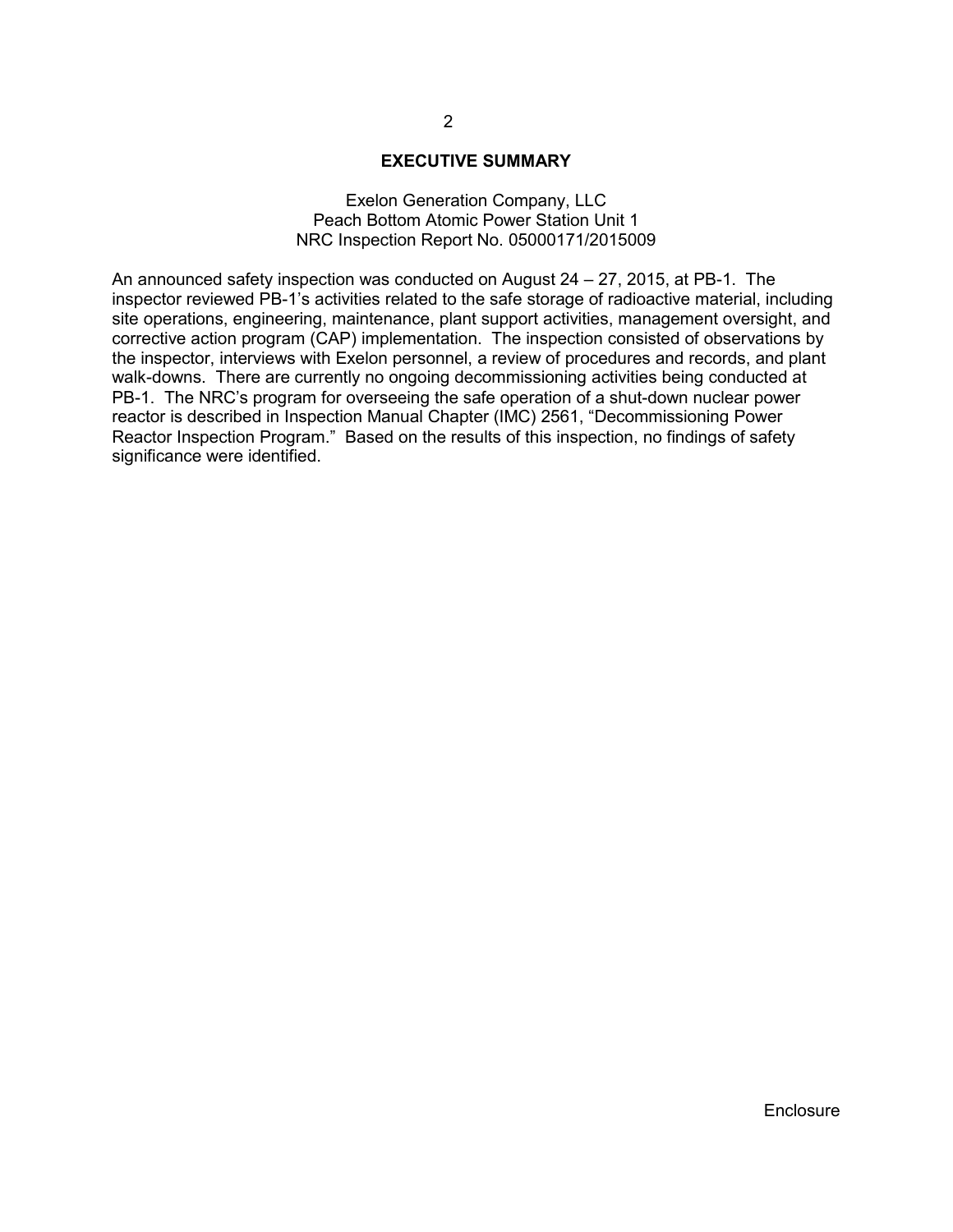#### **REPORT DETAILS**

#### **1.0 Background**

PB-1 is a high temperature gas-cooled demonstration power reactor that operated from February 1966 until October 31, 1974, and has been permanently shut down and in SAFSTOR since that time. All fuel has been removed from the reactor and shipped to an offsite facility. The spent fuel pool has been drained and decontaminated, and radioactive liquids have been removed. Water that collects in the reactor building sump is periodically pumped out of the sump and into drums. This water is then transported to the common radwaste building for Peach Bottom 2 (PB-2)/Peach Bottom 3 (PB-3) for processing.

#### **2.0 SAFSTOR Performance and Status Review**

#### a. Inspection Scope (Inspection Procedures (IPs) 36801, 37801, 40801, 62801, 71801, 83750, 84750, 86750)

A routine announced safety inspection was conducted on August 24 – 27, 2015, at PB-1. The inspection consisted of observations by the inspector, interviews with Exelon personnel, and a review of procedures and records. The NRC's program for overseeing the safe operation of a shut-down nuclear power reactor is described in IMC 2561.

The inspector reviewed the SAFSTOR program as outlined in the Updated Final Safety Analysis Report (UFSAR), Technical Specifications (TS), and procedure LS-PB-800, "Unit 1 Process Control Program," to assess the adequacy of management oversight of SAFSTOR responsibilities for the PB-1 facility. Specifically, the inspector reviewed the decommissioning management and staff organization and Exelon's implementation of SAFSTOR activities related to safe storage of radioactive material. The inspector discussed any design changes or modifications since the previous inspection. The inspector also conducted a walk-down to assess the material condition of the PB-1 facility (reactor building, containment building, radioactive waste building, and spent fuel pool building).

The inspector reviewed the results of surveillance testing conducted in May 2015 that is intended to ensure exclusion area barriers and personnel access doors to the containment building, the radioactive waste building, and the spent fuel pool building were being maintained in accordance with TS 2.1(b)1, and that water accumulation in the containment sump was less than TS 2.1(b)9 limits.

The inspector reviewed activities and documentation associated with the following SAFSTOR programs: occupational exposure, radioactive effluent control, and groundwater monitoring.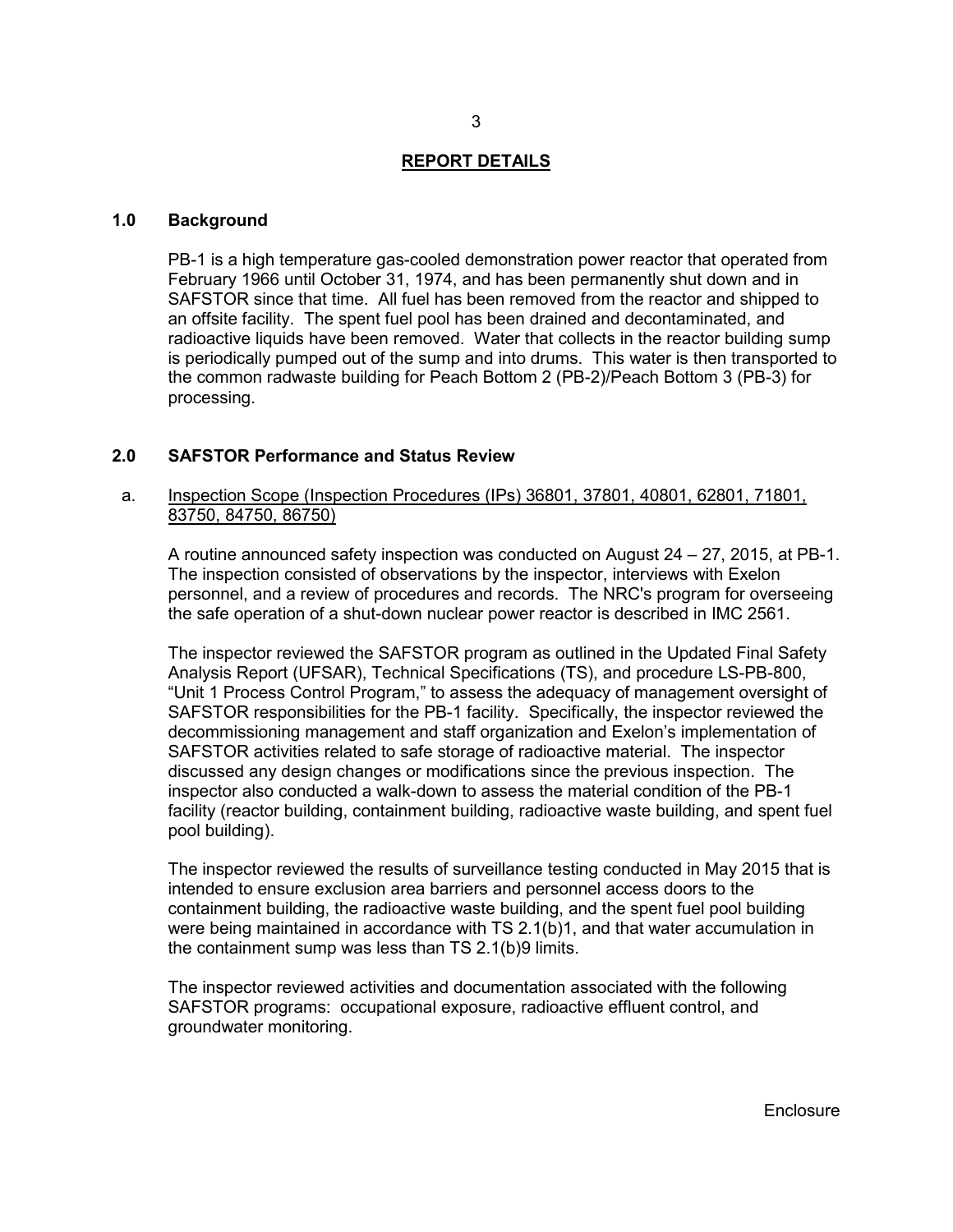The inspector reviewed the annual Decommissioning Status Report for 2014, dated March 27, 2015 and liquid effluent release records for 2015. The inspector also reviewed a PB-1 audit report and CAP issue reports and assignment reports associated with PB-1 to determine if issues were being properly identified and evaluated, and if corrective actions were appropriately prioritized in the CAP.

#### b. Observations and Findings

The inspector confirmed that the SAFSTOR program was effectively implemented. The PB-1 required reporting submittals were completed in accordance with TS requirements. The inspector verified that the maintenance and surveillance program for systems and components had been conducted in accordance with the TS requirements and established procedures. The inspector also verified that the semi-annual inspection was performed according to TS 2.3(b) and associated procedures. Water levels in the containment sump determined during the most recent semi-annual inspection and from observations during the plant tour were less than the TS requirements. The inspector confirmed that no design changes or plant modifications were made since the previous inspection. However, projects to repair isolated locations on asbestos covered piping had been performed and new exterior doors had been installed. These projects did not constitute a design change to PB-1. The inspector also confirmed that no decommissioning activities were performed since the previous inspection.

Water from the containment building sump is pumped into drums, analyzed for tritium and plant-derived gamma-emitting radionuclides, and transported to the PB-2/PB-3 radwaste building for storage until a sufficient quantity has been accumulated for a batch release. There were no liquid effluents released in calendar year 2014. A batch liquid effluent release of approximately 350 gallons of accumulated reactor sump water was made in June of 2015. All calculated doses were well below regulatory dose criteria of 10 CFR 50, Appendix I. Data from the analysis of groundwater samples from monitoring wells in the vicinity of PB-1 were less than detectable for tritium and plant-derived gamma-emitting radionuclides.

The inspector determined that Exelon effectively developed audit plans using standard templates, prior audit results, and current industry operating experience. Depending on the significance, issues identified from audits were tracked by Nuclear Oversight staff or entered into the CAP as Assignment Reports (ARs). Exelon effectively addressed identified issues, implemented corrective actions, and tracked them to closure. ARs appeared to be prioritized and evaluated commensurate with their safety significance.

c. Conclusions

Based on the results of this inspection, no findings of safety significance were identified.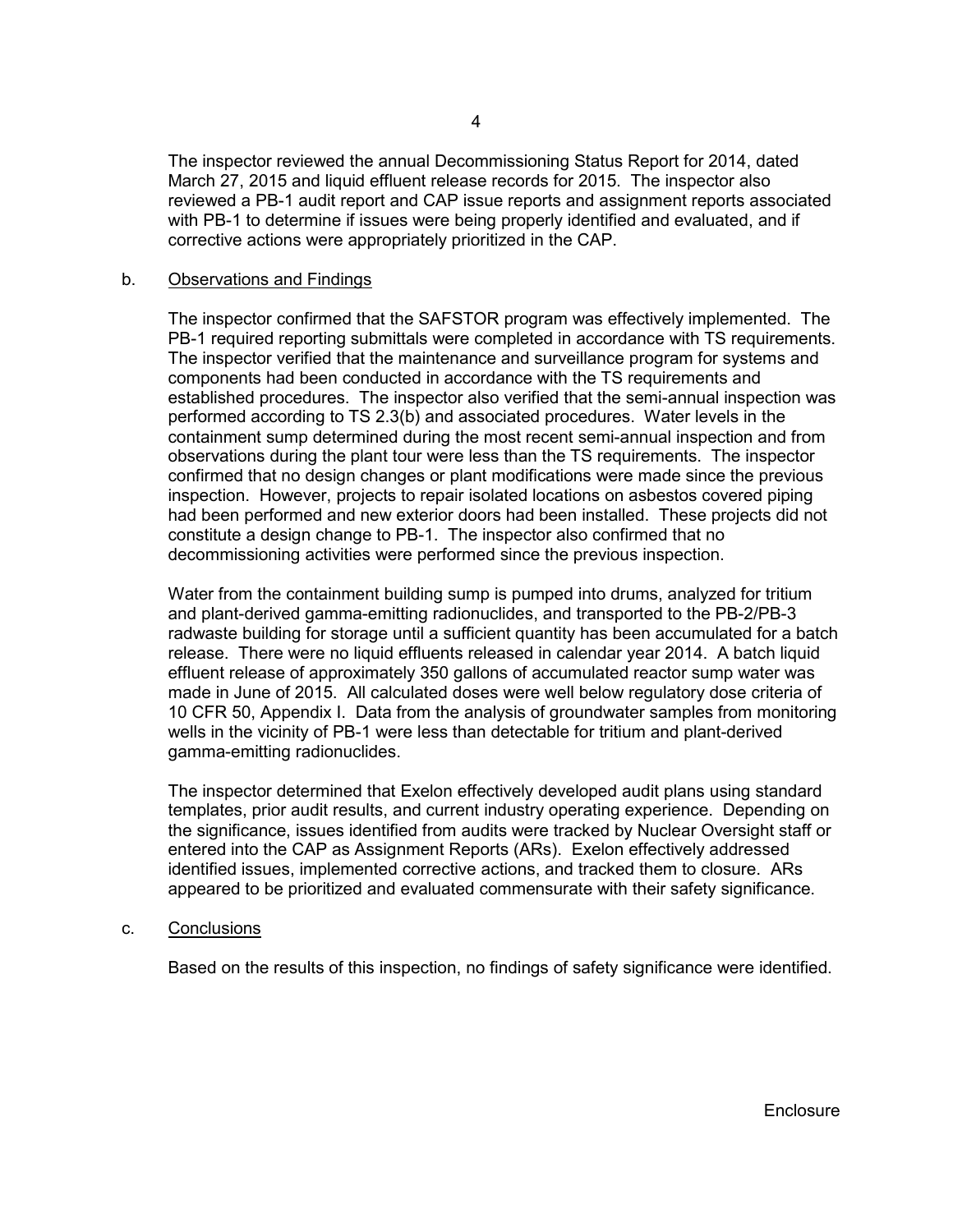# **3.0 Exit Meeting Summary**

On August 27, 2015, the inspector presented the inspection results to Mike Massaro, Site Vice President, and other members of Exelon's staff. The inspector confirmed that copies of proprietary information that were used during this inspection were not removed from the site.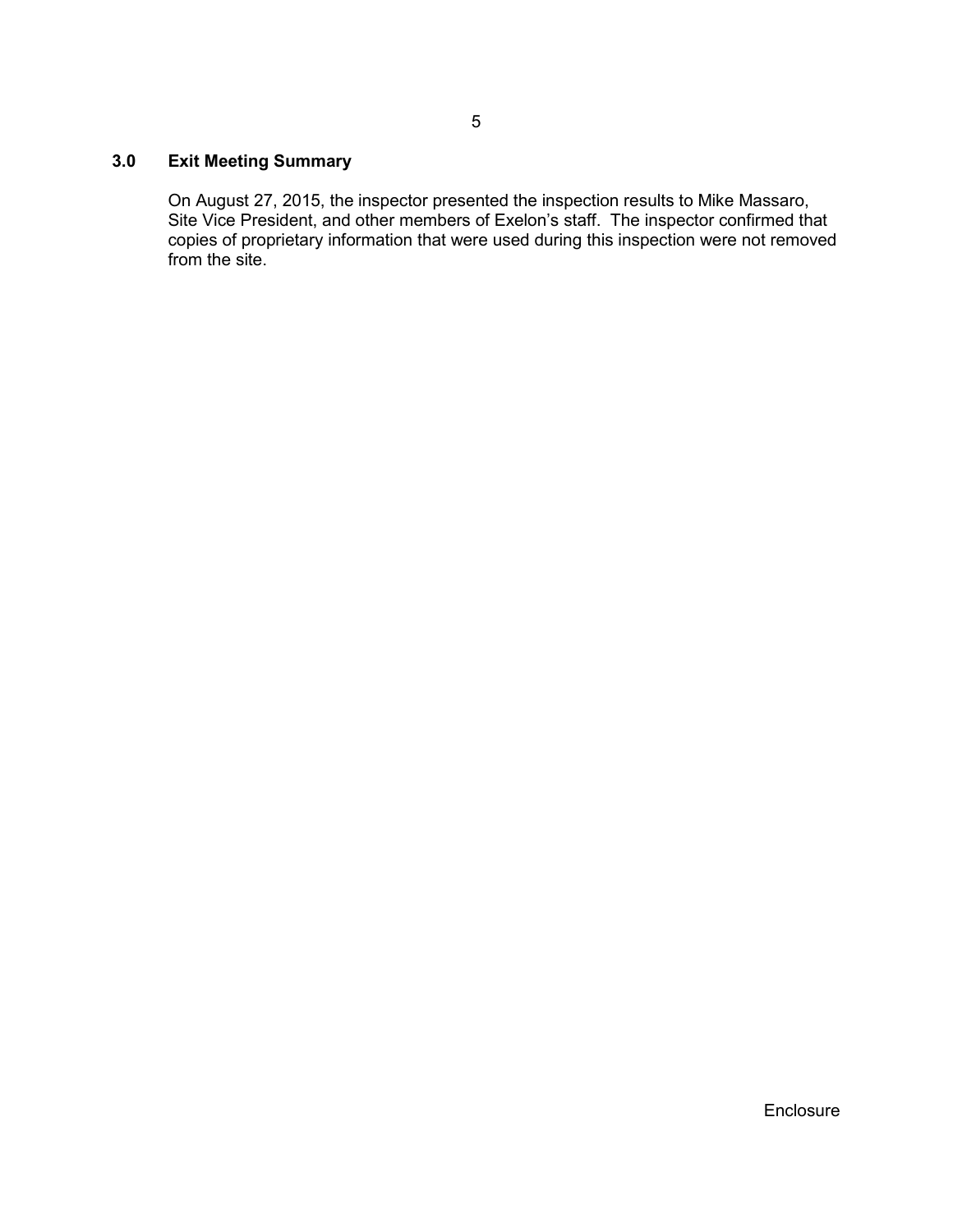# **PARTIAL LIST OF PERSONS CONTACTED**

#### Licensee

- J. Armstrong, Regulatory Assurance Manager
- C. Crabtree, Senior Environmental Chemist
- C. Dozier, Radiation Protection Technician
- D. Dullum, Senior Regulatory Engineer
- D. Foss, Senior Regulatory Engineer
- C. Hardee, Unit 1 Project Manager
- D. Hines, Radiation Protection Supervisor
- R. Holmes, Radiation Protection Manager
- D. Hornberger, Radwaste Chemist
- J. Koester, Fire Marshall
- M. Massaro, Site Vice President
- H. McCrory, Radiation Protection Technical Support Manager
- P. Navin, Plant Manager
- S. O'Dwyer, Radwaste/ Environmental Supervisor
- R. Smith, Nuclear Oversight Auditor
- R. Workinger, Senior Radiation Protection Technician

#### Commonwealth of Pennsylvania

B. Fuller, PE, Nuclear Safety Specialist

# **ITEMS OPEN, CLOSED, AND DISCUSSED**

**None** 

# **LIST OF DOCUMENTS REVIEWED**

UFSAR, Revision 8.0, April 2014

Technical Specifications for Peach Bottom Atomic Power Station Unit No.1

TS, Amendment - 12, dated December 24, 2014

Peach Bottom Atomic Power Station Annual Radioactive Effluent Release Report 57, January 1,

2014 through December 31, 2014, April 29, 2015

Radiation Work Permit: PB C-15-10121 Unit 1 RCA Areas, 02/06/15

HU-AA-1211-F-01, Pre-Job Briefing Checklist

Exelon Generation 2 minute drill at the Job Site Briefing Card

PBAPS Unit 1 Decommissioning Status Report – 2014, March 27, 2015

Peach Bottom Atomic Power Station, Unit 1 Water Intrusion Mitigation Study, Sargent & Lundy, June 5, 2015

EN-PB-408-4160, Rev. 3, "RGPP Reference Material for Peach Bottom Atomic Power Station" LS-PB-800, Revision 2, "Unit 1 Process Control Program"

ST-H-099-960-2, Revision 21, "Unit 1 Exclusion Area Inspection", May 12, 2015

CY-PB-200-100, Entry Into Unit 1 During SAFSTOR Decommissioning Status

Attachment